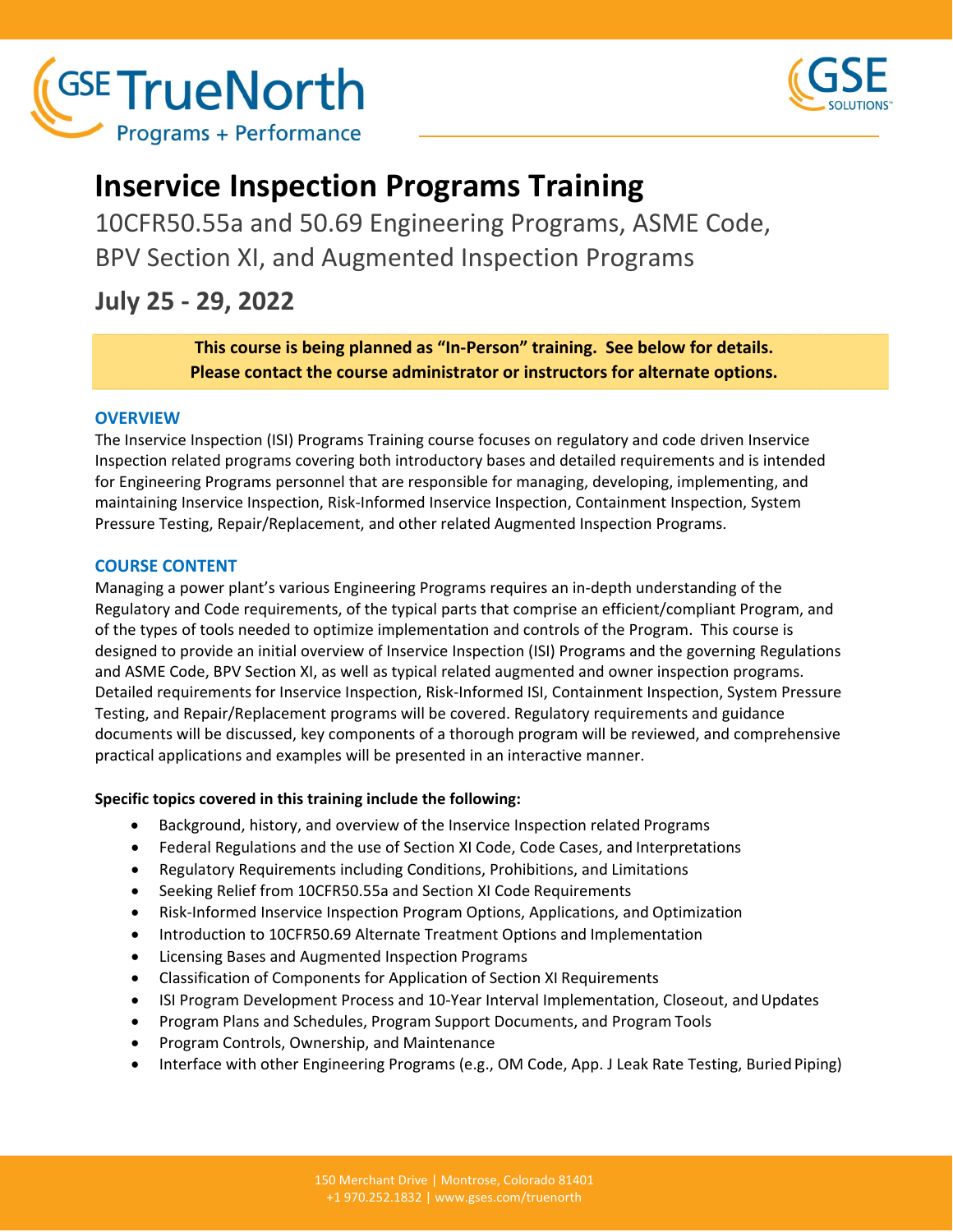



## **SCHEDULE AT A GLANCE**

The curriculum has been designed to meet common student needs ‐ regardless of experience level. Daily modules are organized to be topic area specific for various program owner duties.

#### **July 25 ‐ 29, 2022**

| Mon, July 25 | $8:00am - 5:00pm$<br>(MST)                 | <b>Module 1: Introduction to Inservice Inspection of Nuclear Power</b><br><b>Plant Components</b>                                            |
|--------------|--------------------------------------------|----------------------------------------------------------------------------------------------------------------------------------------------|
| Tue, July 26 | $8:00am - 5:00pm$<br>(MST)                 | <b>Module 2:</b> Inservice Inspection (ISI) of Class 1, 2, and 3 Components,<br>and Risk-Informed Inservice Inspection (RI-ISI) Applications |
| Wed, July 27 | $8:00am - 5:00pm$<br>(MST)                 | <b>Module 3: Repair/Replacement Activities for Code Classed Nuclear</b><br><b>Power Plant Components</b>                                     |
| Thu, July 28 | $8:00am - 5:00pm$<br>(MST)                 | <b>Module 4:</b> Containment Inservice Inspection (CISI) of Class MC Metal<br>and CC Concrete Containment Components                         |
| Fri, July 29 | $8:00am - 2:00pm$<br>(MST)                 | <b>Module 5:</b> System Pressure Testing (SPT) of Class 1, 2, and 3<br>Pressure Retaining Components and Buried Piping                       |
| Fri, July 29 | $4:00 \text{pm} - 7:00 \text{pm}$<br>(MST) | Post (Optional): Based solely on interest and travel plans,<br>trip to Telluride, or the Black Canyon, and dinner.                           |

#### **CONTINUING EDUCATION UNITS (CEU)**

Each attendee will receive a Certificate of Completion for 3.7 Continuing Education Units (CEU) credits to qualify for 37 Professional Development Hours (PDH) needed to fulfill Professional Engineers continuing education requirements. The credits will be awarded without authorization. It is the attendee's responsibility to keep and present the certificate to any organization that requires such.

#### **FEE: \$2,695** (All Training Modules)

Attendees can also elect to sign up on an ala carte basis for an individual training module(s), fees are as follows:

| Module 1: | \$900 | Module 4: | \$700 |
|-----------|-------|-----------|-------|
| Module 2: | \$700 | Module 5: | \$500 |
| Module 3: | S700  |           |       |

#### **IMPORTANT INFORMATION**

- Attendees should have an electronic and/or hardcopy of the 2017 Edition of the ASME Boiler & Pressure Vessel Code, Section XI, Division 1.
- Training material will be available for download prior to the course. If a hard copy version of the material is desired, please specify on the registration form.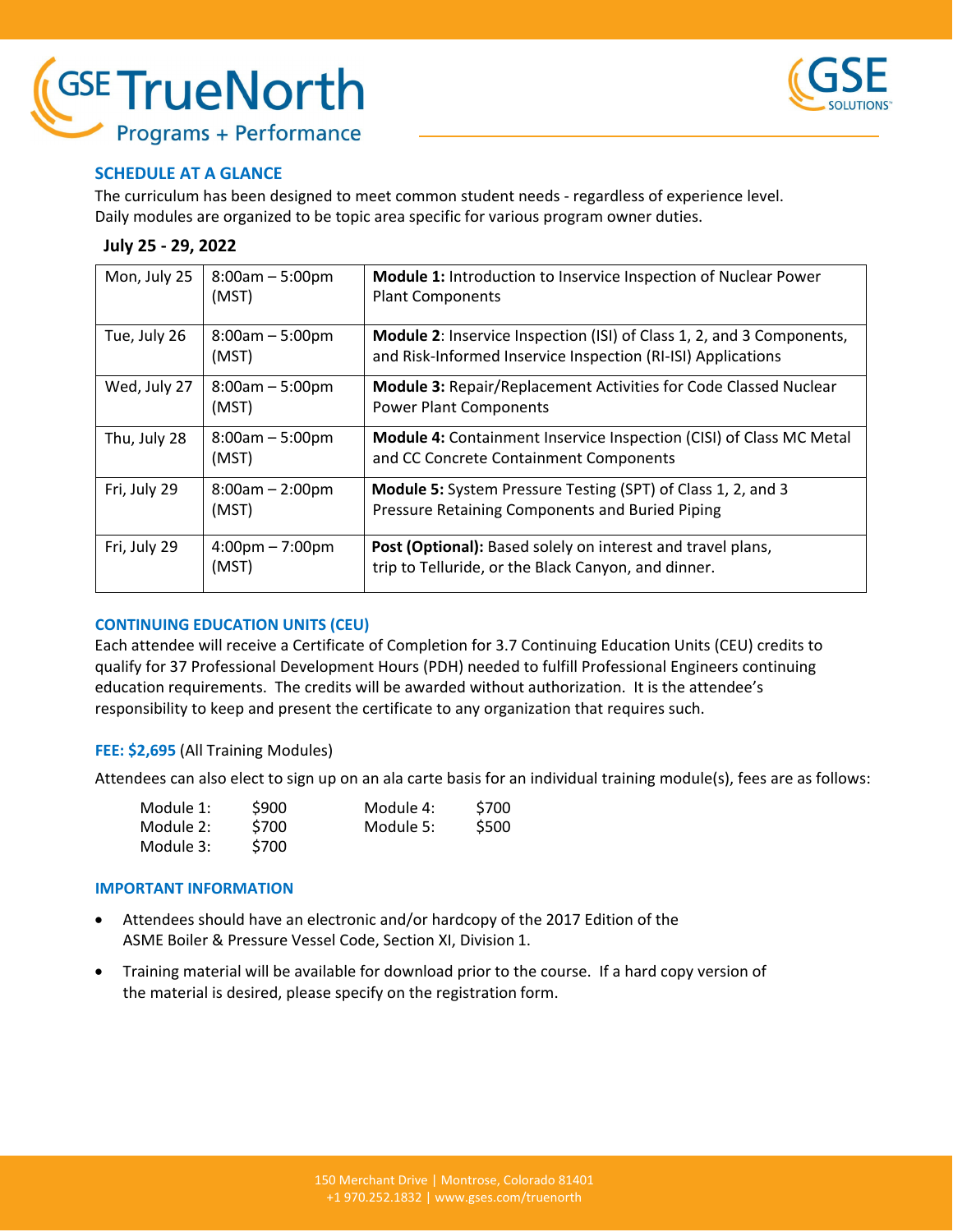



### **TRAINING LOCATION / ACCOMODATIONS**

Montrose, Colorado

(Holiday Inn Express Conference Room or GSE TrueNorth Office, based on the number of participants.)

Depending on the registrations received to attend In-Person, a final decision will be made by July  $11<sup>th</sup>$  if there are enough enrollments to continue with the offering.

**Participants are recommended to make refundable reservations at the Holiday Inn Express Montrose, CO,** (970)240-1800. Other local lodging options include the Hampton Inn and The Bridges Golf Course.

#### **INSTRUCTORS**

**Dan Lamond** – Sr. Manager, Specialty Engineering dlamond@tnorthconsulting.com | 630.728.4615

Mr. Lamond has more than 30 years experience in the nuclear power industry and has extensive experience in the development, management, and implementation of various regulatory, industry, owner, and ASME Engineering Programs, including application of licensing and regulatory requirements, Risk‐Informed and Risk‐Based initiatives, Inservice Inspection and Testing, and aging management programs. Mr. Lamond serves as the Vice Chair of the ASME Standards Committee on Nuclear Inservice Inspection (Section XI), as the Chair of the Task Group Buried Components, as the Chair of the Technical Interpretation Committee, and is an active member of a number of subordinate committees reporting to Section XI such as the Working Group RI‐ISI Activities and the Working Group Pressure Testing.

**Mark Ferlisi, PE** – Sr. Consultant, Specialty Engineering Programs mferlisi@tnorthconsulting.com | 704.650.3229

Mr. Ferlisi has worked in the nuclear power industry for more than 40 years, with more than 25 years experience in the development, management, and implementation of ASME Section XI Inservice Inspection and Repair/Replacement Programs for Duke Energy Corporation. Mr. Ferlisi is an active member of the ASME Standards Committee on Nuclear Inservice Inspection (Section XI) where he serves as the Chair of the Section XI Subgroup on Water‐Cooled Systems, the Chair of the Section XI Working Group on Containment, and is an active member of the Section XI Working Group on Inspection of Systems and Components. Mr. Ferlisi is also a member of the ASME Board on Nuclear Codes and Standards (BNCS), where he serves as the Chair of the BNCS Task Group on Regulatory Endorsement.

**QUESTIONS** Contact Pam Gilroy pamela.gilroy@gses.com 970.252.1489